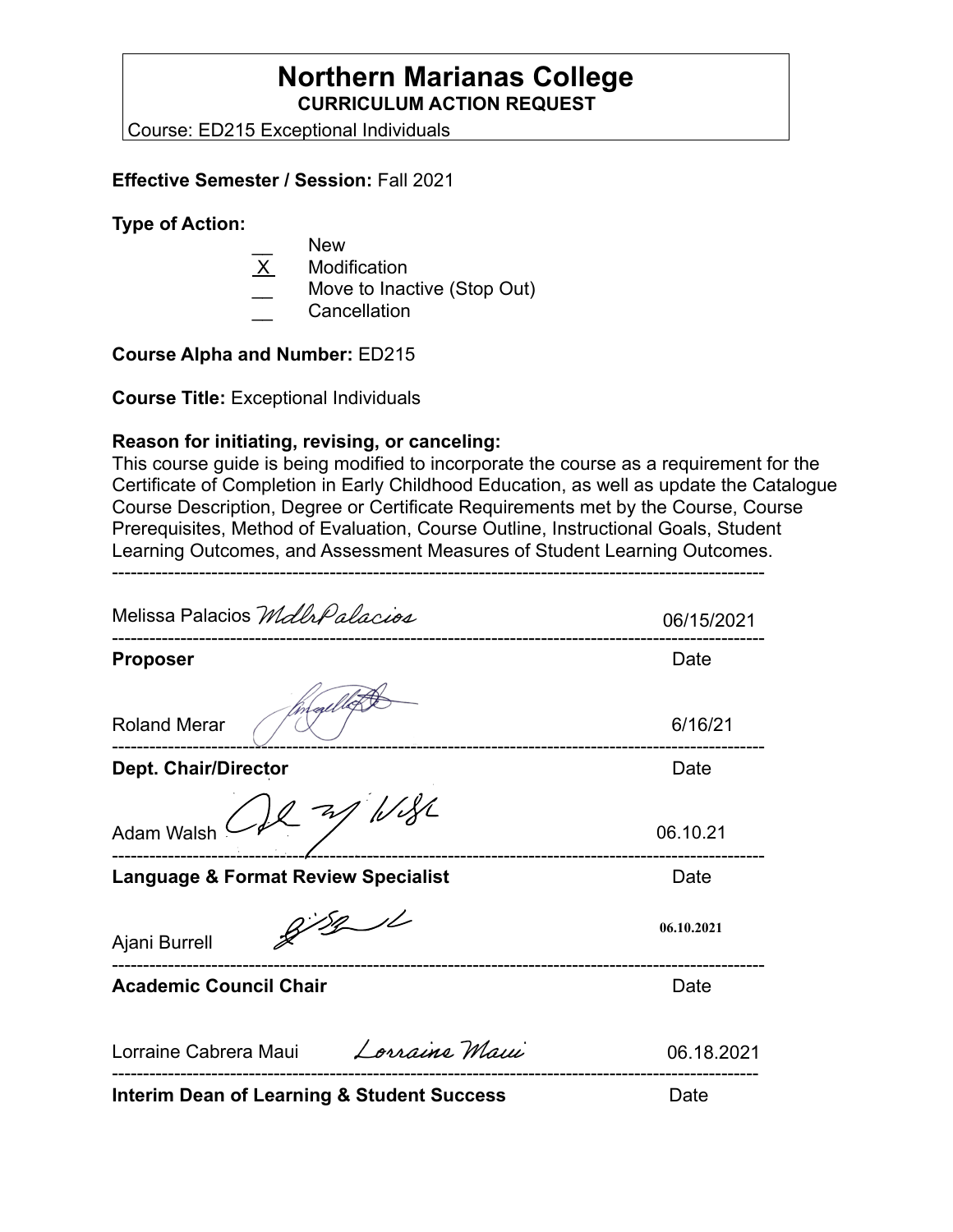## **Northern Marianas College Page: 2 Course Guide**

Course: ED215 Exceptional Individuals

### **1. Department**

School of Education

### **2. Purpose**

The purpose of this course is to introduce prospective teachers to information that will guide them in identifying issues and challenges that affect the education of all students, and, in particular, those with exceptional learning needs. This course will enable students to describe strategies to implement in order to support student learning and accommodate those with special needs.

## **3. Description**

#### **A. Required/Recommended Textbook(s) and Related Materials**  Required:

*Educating Exceptional Children | 14th Edition Samuel A. Kirk/James J. Gallagher/Mary Ruth Coleman ISBN: 9781285451343 | c2015 eBook | Mindtap*

*Exceptional Children and Youth | 5th Edition Nancy Hunt/Kathleen Marshall ISBN: 9780357695203 | c2013 eBook*

Recommended: None

## **B. Contact Hours**

- **1. Lecture:** 3 per week / 45 per semester
- **2. Lab:** None
- **3. Other:** None

## **C. Credits**

- **1. Number:** 3
- **2. Type:** Regular Degree Credits

## **D. Catalogue Course Description**

This course is a requirement for the Certificate of Completion in Early Childhood Education. It aims to provide students with information regarding student learning and the effects of issues, challenges, and possible disabling conditions on learning and performance. It offers strategies to implement in order to ensure accommodation and full inclusion. Prerequisite: EN095 and MA091 (offered Fall and Spring).

## **E. Degree or Certificate Requirements Met by Course**

This is a required course for the Certificate of Completion in Early Childhood Education.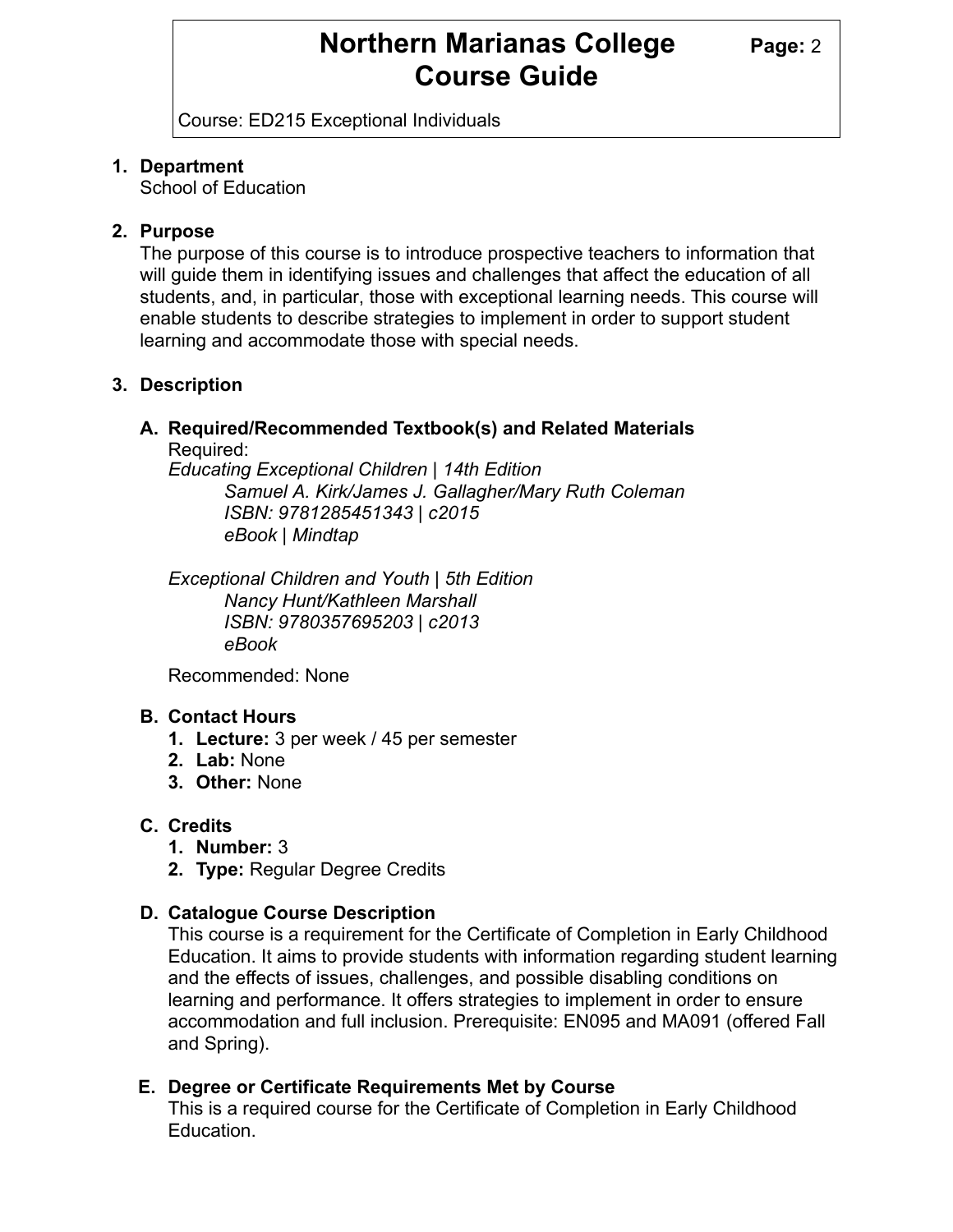## **Northern Marianas College Page: 3 Course Guide**

Course: ED215 Exceptional Individuals

### **F. Course Activities and Design**

This course is designed to incorporate lectures, readings, in-class assignments, demonstrations and teach-back, assigned projects, reflective essays, topic discussions, student participation, collaboration and engagement.

### **4. Course Prerequisite(s); Concurrent Course Enrollment**

 Prerequisites: None Concurrent Course Enrollment: None

### English Placement Level: EN095 Mathematics Placement Level: MA091 **Required English/Mathematics Proficiency Level(s)**

### **5. Estimated Cost of Course; Instructional Resources Needed**

 Cost to the Student: Tuition for a 3-credit course, instructional material fees, and textbook.

Cost to the College: Salary of instructor, supplies, materials and internet.

 Instructional resources needed for this course include: internet, projector, and whiteboard.

### **6. Method of Evaluation**

 Students will be evaluated on the basis of attendance, in-class assignments, demonstrations, a teach-back, assigned projects, reflective essays, topic discussions, participation, collaboration, engagement, midterm and final exams. NMC's grading and attendance policies will be followed.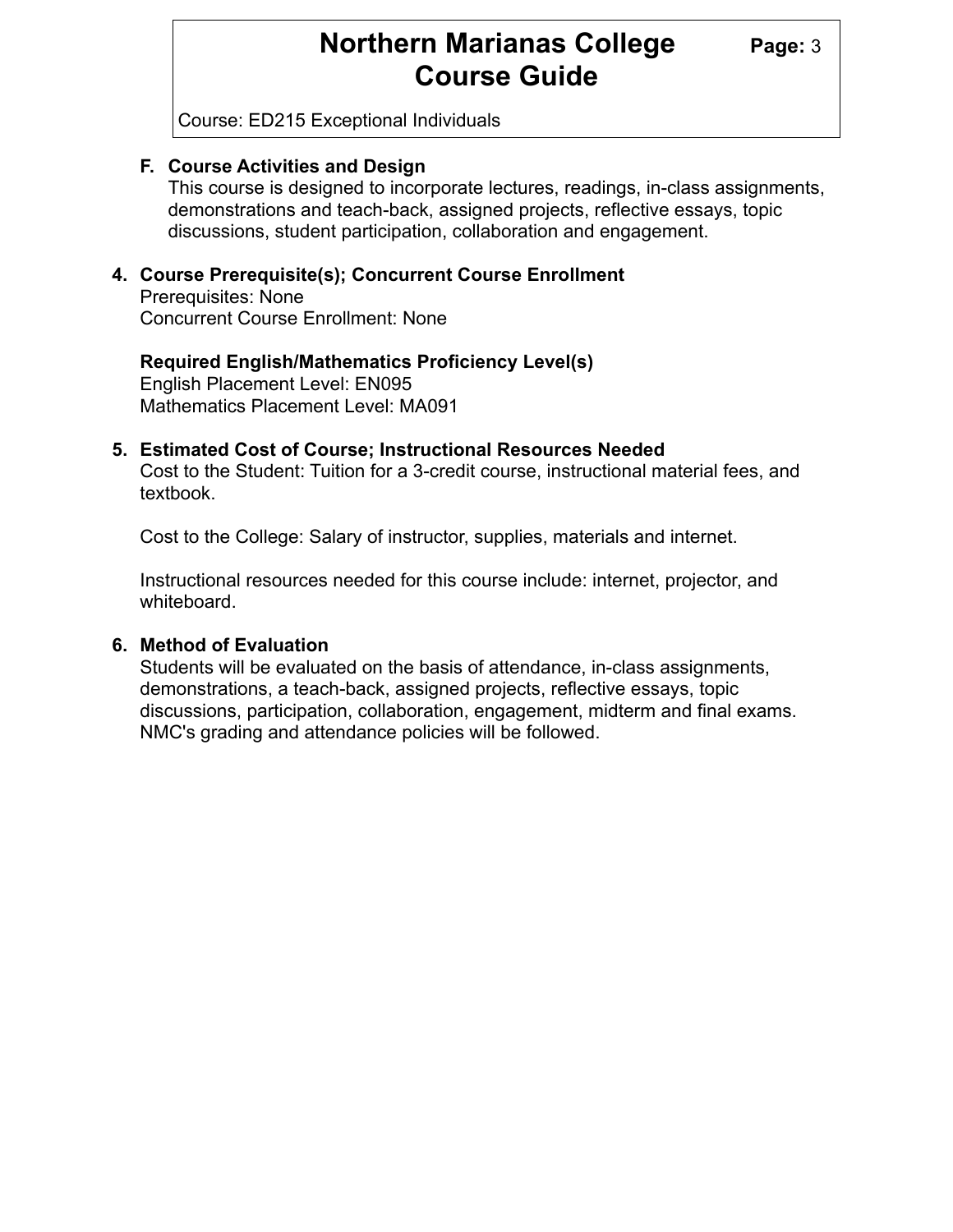# **Northern Marianas College Page: 4 Course Guide**

Course: ED215 Exceptional Individuals

### **7. Course Outline**

 This is a topical outline and does not necessarily indicate the sequence in which the material will be presented.

- 1.0 Introduction to Inclusive Education
- 2.0 Student Observation
- 3.0 Identification of Student-Specific Needs
- 4.0 Preparing the Environment to Accommodate Student Specific Needs
- 5.0 Classroom Organization and Management
- 6.0 Planning Lessons for Students with Specific Needs
- 7.0 Teaching Students with Specific Needs
- 8.0 Ensuring Full Inclusion
- 9.0 Professional Collaboration
- 10.0 Home-School Collaboration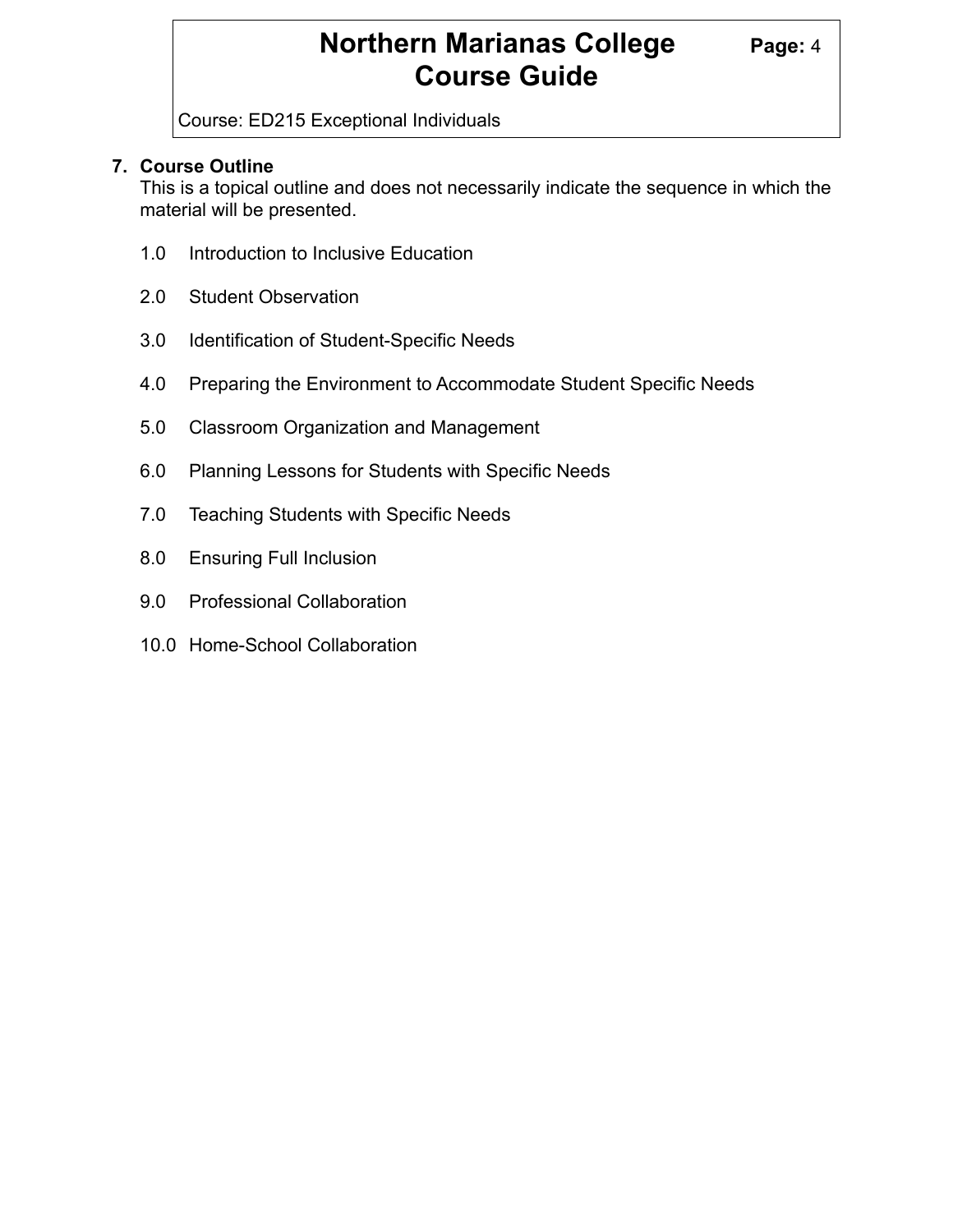# **Northern Marianas College Page: 5 Course Guide**

Course: ED215 Exceptional Individuals

### **8. Instructional Goals**

The course will introduce students to:

- 1.0 Inclusive Education as Defined in IDEA and Section 504;
- 2.0 Effective Full Inclusion Practices;
- 3.0 Working with Families to Support Students with Special Needs;
- 4.0 Collaborating with Agencies to Support Students with Special Needs;
- 5.0 Strategies for Identifying Student Needs;
- 6.0 Teaching Students with Learning Disabilities; and
- 7.0 Planning for Students with Specific Needs.